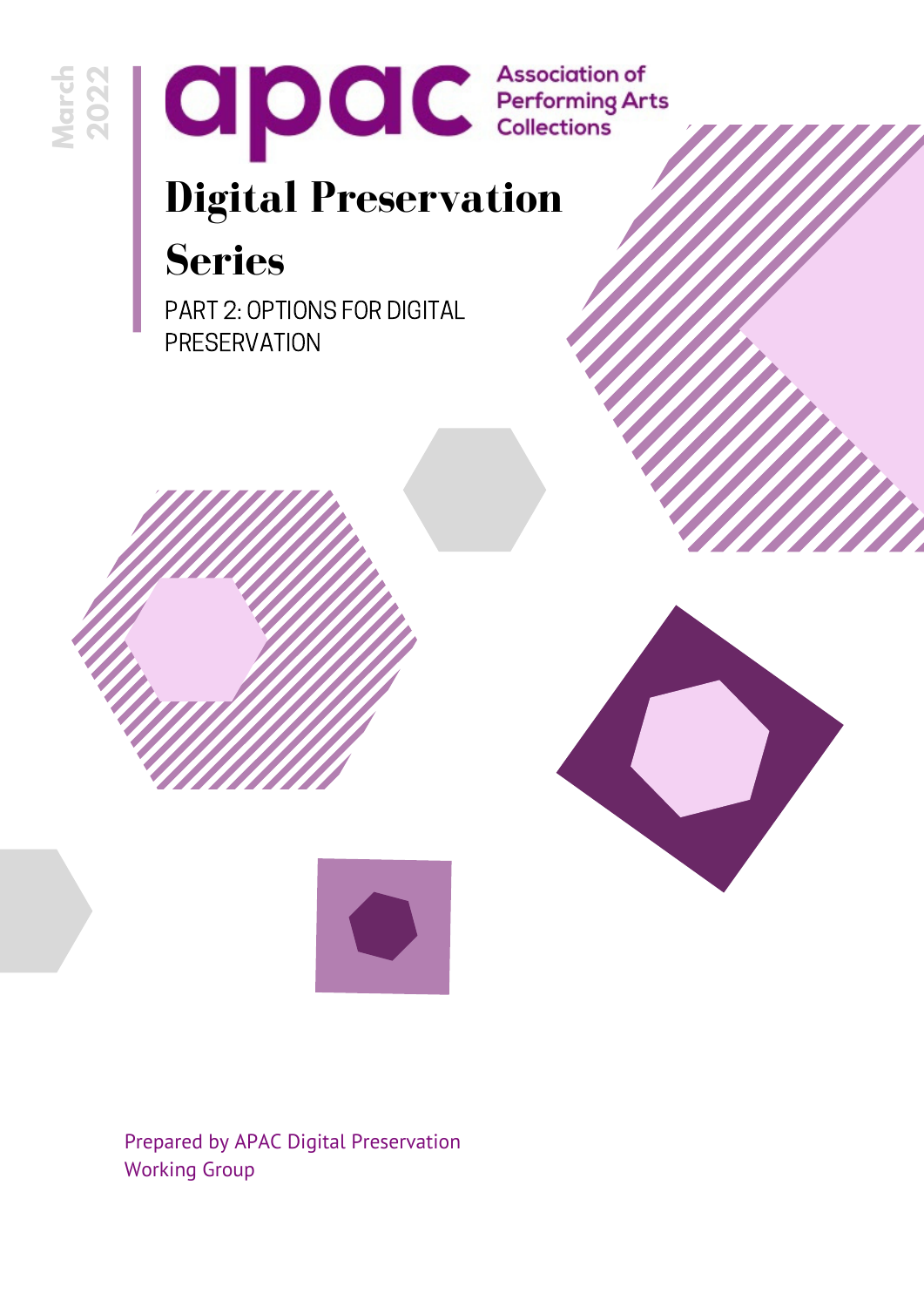



# OPTIONS FOR DIGITAL PRESERVATION

There are a number of different options available when it comes to selecting a specific digital preservation service/solution for your organisation. These vary in terms of cost, features, documentation availability and compliance with existing digital preservation standards.

It is important to clearly identify what your requirements are and whether the potential service/solution can meet those requirements.

#### Some questions to ask yourself might include:

- Do you need storage as well as preservation capability?
- What's your budget?
- Are you looking for a service that will also provide access to content through a front-end?
- How varied are the types of digital content you wish to preserve and what is the volume?
- Will you need technical support?
- What about an exit strategy?

As discussed in [Making](https://performingartscollections.org.uk/resources/digital-preservation-series-part-1-making-the-case/) the Case section 1.5 of the National Theatre Digital [Preservation](https://performingartscollections.org.uk/wp-content/uploads/2021/11/National-Theatre-Digital-Preservation-Case-study.pdf) Case Study, writing a Request for Information (RFI) can be very helpful in identifying appropriate suppliers. One of the key decisions you will make is whether to select an open-source or proprietary system. One of the key decisions you will make is whether to select an open-source or proprietary system.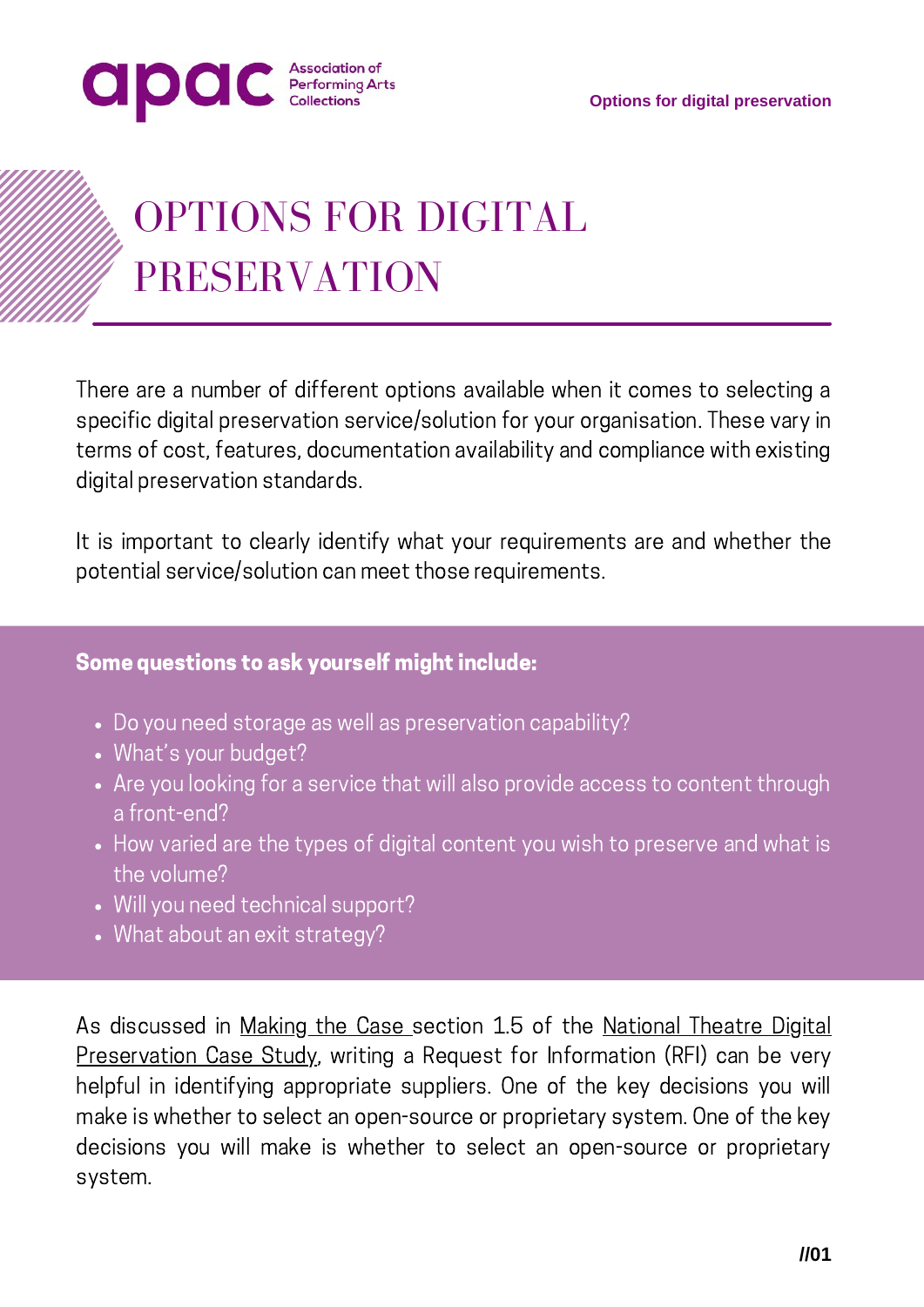

#### OPTION 1: OPEN-SOURCE

Open-source options are cheaper (can be free) but they will require IT expertise in order to implement and develop, particularly if you are looking for bespoke functionality. Opensource systems developed by a user community may be more user-friendly and simpler to tailor to the requirements of your own organisation. You should however consider whether you have the staff know-how to manage a product that may have no support beyond basic online documentation or user forum.

#### OPTION 2: PROPRIETARY/COMMERCIAL

Proprietary/commercial systems will be costlier but may offer 'out of the box' functionality with little IT input needed and dedicated user support teams on hand. This is likely to make day-to-day use and succession planning much more straightforward. Proprietary systems may also be able to demonstrate compliance with particular legislation and standards so may be a less risky option. Commercial vendors will be keen to secure your business and promise end-to-end functionality but you should consider your requirements carefully and whether you need the level of service being offered.

Look at the volume and range of content you are hoping to preserve. If you only have a relatively small volume of material with few formats then do you really need an expensive commercial product?

If you are focusing on the preservation of multiple, complex documents in a wide range of formats then perhaps a product with an active user community will be crucial.

The National Archives (TNA) have produced a helpful guide comparing digital preservation products against a range of metrics. You can find a link to TNA spreadsheet guide [here.](https://docs.google.com/spreadsheets/d/1gG-CcFtBIAkiVLm-KNzBThpuEXgoo2fm/edit#gid=679842419)